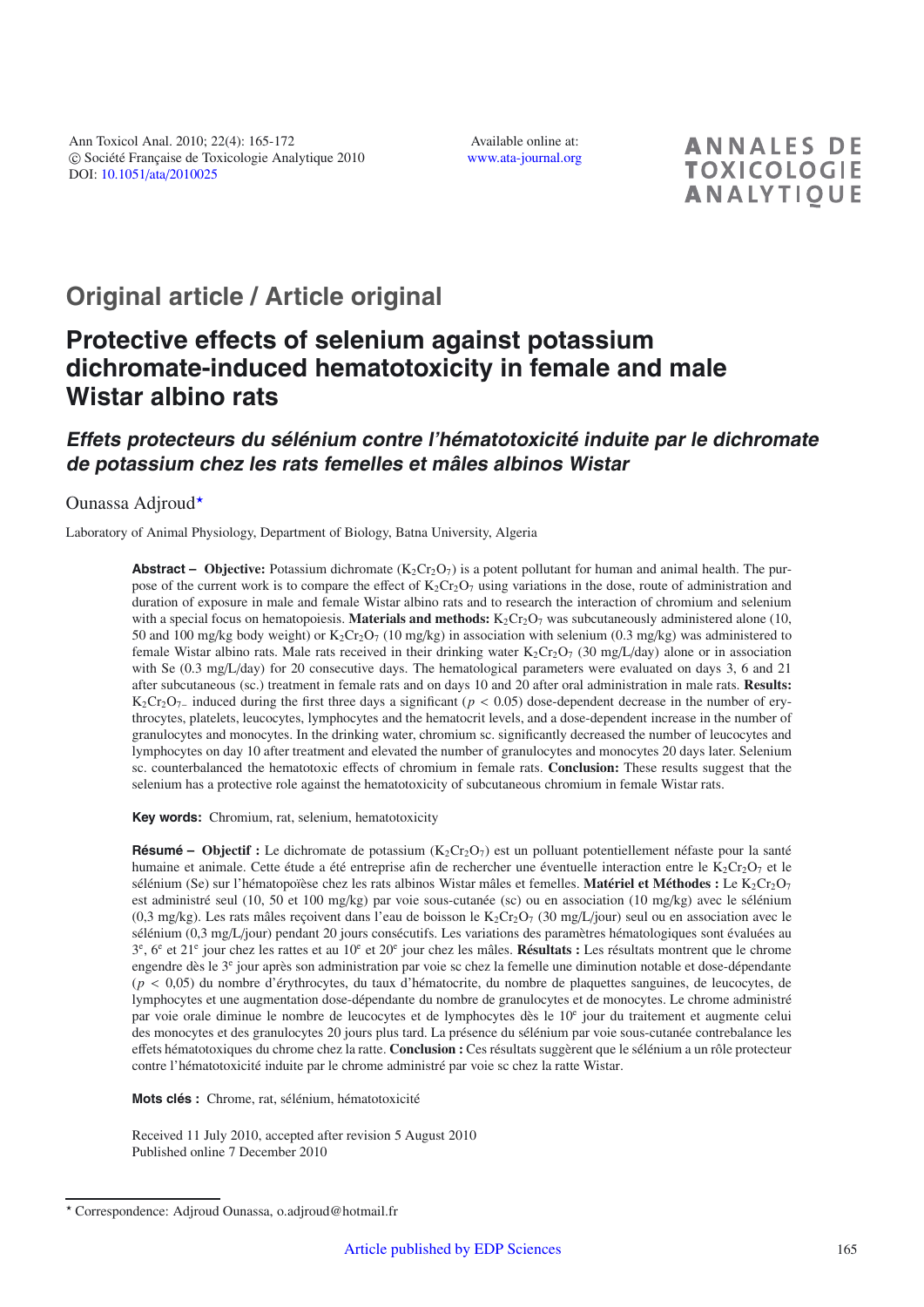# **1 Introduction**

Hexavalent chromium Cr (VI) is a major terrestrial pollutant. It is widely used in various industries, including pigments for manufacturing and painting, metal plating and leather tanning. Cr (VI) ingested with food such as vegetables or meat and water is reduced to Cr (III) before entering the bloodstream [\[1](#page-5-0), [2\]](#page-5-1). Chromium enters the body through the lungs, gastrointestinal tract and, to a lower extent, through skin [\[3](#page-5-2)[–5](#page-5-3)]. It is known that oral intake including food and water is the major route of exposure to chromium for the general population. Regardless of the route of exposure, Cr (III) is poorly absorbed, whereas Cr (VI) is more readily absorbed [\[6](#page-5-4), [7](#page-5-5)]. Cr (VI) can easily enter the cell through  $SO_4^{2-}$  and  $HPO_4^{2-}$ channels [\[8\]](#page-6-0) and remains there for the life of the cell [\[9](#page-6-1)]. After entering the cell, Cr (VI) undergoes a chain reaction with production of Cr intermediates such as Cr (V) and Cr (IV) by cellular reductants such as ascorbic acid and riboflavin, glutathione and serum protein  $[10]$ . The reduced product binds to intracellular proteins, resulting in an elevation of total chromium in the blood cell for several weeks [\[9](#page-6-1)]. During this reduction process, Cr produces reactive oxygen species (ROS) [\[11\]](#page-6-3), and generates oxidative stress. This in turn is responsible for defective hematopoiesis [\[12\]](#page-6-4). It was established that Cr (VI) is a strong oxidant which causes cellular dysfunction and cell death  $[4, 6, 13-15]$  $[4, 6, 13-15]$  $[4, 6, 13-15]$  $[4, 6, 13-15]$  $[4, 6, 13-15]$  $[4, 6, 13-15]$ . The routes of excretion of chromium are via the kidney/urine and bile/faeces [\[17](#page-6-7)]. Selenium is of fundamental importance to human and animal health at low concentration. It is an essential component of several major metabolic pathways, including thyroid hormone metabolism [\[18\]](#page-6-8). But it is toxic to many systems at higher concentrations [\[19\]](#page-6-9).

The purpose of the current work is to compare the effect of potassium dichromate  $(K_2Cr_2O_7)$  using variations in the dose, route of administration and duration of exposure in male and female Wistar albino rats and to research the interaction of chromium and selenium with a special focus on erythropoiesis and the immune system.

# **2 Materials and methods**

## **2.1 Animals**

Adult female and male Wistar albino rats (Charles River Labs, St-Aubin-lès-Elbeuf, France) were kept in a lighting schedule of 12 h light: 12 h darkness at  $22 \pm 1$  °C with free access to food and water. Rats were housed at five rats per cage.

#### **2.2 Chemicals**

Potassium dichromate  $(K_2Cr_2O_7H_2O)$  and selenium (Se) were purchased from Sigma-Aldrich (Chemie Gmbh., Taufkirchen, Germany).  $K_2Cr_2O_7H_2O$  and Se were dissolved in sterile saline (NaCl 0.9%) and the pH was adjusted when necessary to 7.5.

## **2.3 Experiments**

Each animal was anaesthetized with diethyl ether sc., and was weighed before each experiment. The control groups were injected sc. with a single dose of 0.3 mL/rat of NaCl 0.9%, or given distilled drinking water.

 $K_2Cr_2O_7$  was given alone as a single sc. at 10, 50 and 100 mg/kg body weight to female rats alone or 30 mg/L/day for 20 consecutive days in distilled drinking water to male rats. Se was given sc. with a dose of 0.3 mg/kg body weight in association with the lower dose of  $K_2Cr_2O_7$  (10 mg/kg body weight) or in the drinking water (0.3 mg/L/day) with  $K_2Cr_2O_7$ (30 mg/L/day). Selenium was used to block the effects of the potassium dichromate. Blood samples were collected on EDTA from the jugular vein for hematological study on days 3, 6 and 21 after subcutaneous injection and on days 10 and 20 for the oral route. The determination of hematological parameters was performed by Coulter Erma Inc. PCE-21-ON.

#### **2.4 Statistical analysis**

Data for each group of experiments  $(n = 6)$  were statistically analyzed by analysis of variance and expressed as mean ±S.E.M. Significant differences between the treated group mean and its control group were performed by Student's "*t*" test. Differences were considered to be significant if *p* < 0.05. Data were analyzed with Excel for Windows, version 5.1, USA.

## **3 Results**

# **3.1 Effects of K<sub>2</sub>Cr<sub>2</sub>O<sub>7</sub> alone or in combination with selenium on erythropoiesis in female and male Wistar albino rats**

#### 3.1.1 Effects on erythrocytic counts

In the female Wistar albino rats, 10 mg/kg body weight of subcutaneous chromium induced a slight but significant decrease ( $p < 0.05$ ) in the erythrocytic counts in comparison with control. This decrease became not significant from 6 to 21 days after treatment, while 50 mg/kg body weight progressively decreased the erythrocytic counts from 3 to 6 days by 10% and 22%, respectively, and reached a maximum of 40% on day 21 after exposure (Tab. [I\)](#page-2-0). 100 mg/kg body weight of Cr induced a significant diminution in erythrocytic counts during the experimental period of 20%, 32% and 10%, respectively, in comparison with control. Pretreatment of females with selenium counteracted the effect of chromium on the number of erythrocytes during the first three days compared with chromium alone ( $p < 0.05$ ).

On the contrary, 30 mg/L/day of  $K_2Cr_2O_7$  alone or in association with selenium (0.3 mg/L/day) in the drinking water had no effect on the number of erythrocytes in male rats (Tab. [II\)](#page-2-1).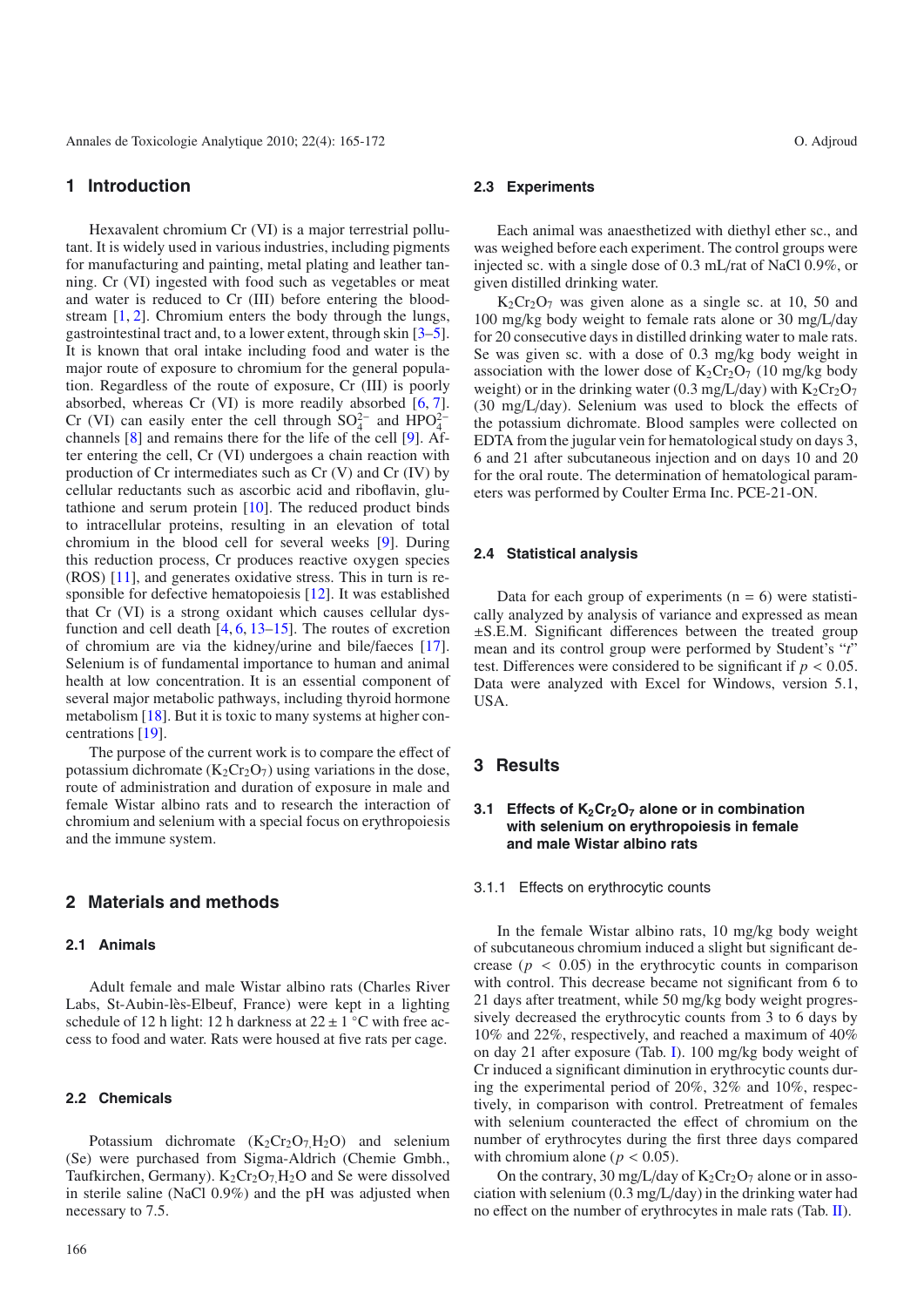<span id="page-2-1"></span>

|                                                           |        | Vehicle controls                      | $K_2Cr_2O_7$             | $K_2Cr_2O_7$             | $K_2Cr_2O_7$                  | $K_2Cr_2O_7 + Se$                              |
|-----------------------------------------------------------|--------|---------------------------------------|--------------------------|--------------------------|-------------------------------|------------------------------------------------|
| Parameters                                                |        | $\overline{0.3 \text{ mL}}$ rat (sc.) | $10 \text{ mg/kg}$ (sc.) | $50 \text{ mg/kg}$ (sc.) | $100 \text{ mg/kg}$ (sc.)     | $Cr(10 \text{ mg/kg}) + Se(0.3 \text{ mg/kg})$ |
| Erythrocyte counts<br>$(\times 10^6/\text{mm}^3)$         | Day 3  | $7.29 \pm 0.38$                       | $6.84 \pm 0.043^*$       | $6.53 \pm 0.53$          | $5.86 \pm 0.42^*$             | $7.40 \pm 0.21$ #                              |
|                                                           | Day 6  | $7.39 \pm 0.28$                       | $5.74. \pm 1.37$         | $5.79 \pm 0.10^*$        | $5.03 \pm 0.45^*$             | $6.54 \pm 0.72$                                |
|                                                           | Day 21 | $7.22 \pm 0.25$                       | $6.74 \pm 1.31$          | $4.26 \pm 0.551$ **      | $6.46 \pm 0.57$               | $6.72 \pm 0.81$                                |
| Hematocrit values<br>(%)                                  | Day 3  | $39.88 \pm 4.18$                      | $34.04 \pm 1.04$         | $36.5 \pm 1$             | $36.16 \pm 3.2$               | $37.11 \pm 1.22$                               |
|                                                           | Day 6  | $38.36 \pm 1.63$                      | $30.54 \pm 0.48^*$       | $35.07 \pm 0.4$          | $31.98 \pm 2.8^*$             | $32.25 \pm 0.91$                               |
|                                                           | Day 21 | $38.4 \pm 1.42$                       | $37.44 \pm 0.6$          | $24.55 \pm 4.6^{**}$     | $34.95 \pm 1.97^*$            | $35.11 \pm 1.23$                               |
| Hemoglobin<br>concentrations (dl)                         | Day 3  | $16.40 \pm 0.98$                      | $14.46 \pm 1.98$         | $15.15 \pm 1.65$         | $15.03 \pm 0.83$              | $16.62 \pm 0.20^{\text{*}}$                    |
|                                                           | Day 6  | $16.30 \pm 0.67$                      | $10.34 \pm 0.16^*$       | $12.90 \pm 0.81^*$       | $16.40 \pm 0.98$              | $11.50 \pm 0.59$                               |
|                                                           | Day 21 | $16.20 \pm 0.42$                      | $12.20 \pm 0.21^*$       | $8.92 \pm 1.27**$        | $12.46 \pm 0.73$ <sup>*</sup> | $12.70 \pm 0.93$                               |
| Platelet counts<br>$\frac{1}{\times}10^3$ mm <sup>3</sup> | Day 3  | $1457.0 \pm 102.3$                    | $758.40 \pm 316.8^*$     | $895.5 \pm 65.32^*$      | $1160.60 \pm 13.02^*$         | $1054.01 \pm 395$                              |
|                                                           | Day 6  | $1683.33 \pm 45.65$                   | $1297.01 \pm 83.8^*$     | $1598.25 \pm 494.8$      | $1489.66 \pm 181^*$           | $1310.30 \pm 112$                              |
|                                                           | Day 21 | $1114.02 \pm 27.9$                    | $1191.8 \pm 83$          | $701.5 \pm 271.67^*$     | $1164.83 \pm 88$              | $1200.21 \pm 79$                               |

<span id="page-2-0"></span>**Table I.** Effects of subcutaneous  $K_2Cr_2O_7$  erythropoiesis in female Wistar albino.

Each value for erythropoiesis represents the mean  $\pm$  SEM of 6 rats per group.<br>\*\*  $p < 0.01$ , \*  $p < 0.05$  compared with control value, or \*  $p < 0.05$  compared with control value.

 $p < 0.05$ , K<sub>2</sub>Cr<sub>2</sub>O<sub>7</sub> (10 mg/kg, sc.) + Se (0.3 mg/kg, sc.) with K<sub>2</sub>Cr<sub>2</sub>O<sub>7</sub> (10 mg/kg, sc.) (Student's t test).

|                                                |          | Vehicle controls  | $K_2Cr_2O_7$          | $K_2Cr_2O_7 + Se$                           |
|------------------------------------------------|----------|-------------------|-----------------------|---------------------------------------------|
| Parameters                                     |          | Distilled water   | $30 \text{ (mg/L/d)}$ | $K_2Cr_2O_7$ (0.3 mg/L/d) + Se (0.3 mg/L/d) |
| Erythrocyte counts $\times 10^6/\text{mm}^3$ ) | Day $10$ | $6.95 \pm 0.26$   | $6.85 \pm 0.41$       | $6.91 \pm 0.18$                             |
|                                                | Day 20   | $7.04 \pm 0.33$   | $7.06 \pm 0.24$       | $7.12 \pm 0.31$                             |
| Hematocrit values $(\% )$                      | Day $10$ | $38.51 \pm 1.15$  | $38.15 \pm 1.12$      | $38.44 \pm 0.52$                            |
|                                                | Day 20   | $38.16 \pm 1.3$   | $37.52 \pm 0.91$      | $37.82 \pm 0.43$                            |
| Hemoglobin concentrations (dl)                 | Day $10$ | $13.33 \pm 0.39$  | $13.2 \pm 0.37$       | $13.12 \pm 0.45$                            |
|                                                | Day 20   | $13.6 \pm 0.43$   | $12.66 \pm 0.35$      | $13.75 \pm 1.20$                            |
| Platelet counts $\times 10^3/\text{mm}^3$      | Day $10$ | $842.33 \pm 123$  | $993.83 \pm 82.62$    | $1021 \pm 77.32$                            |
|                                                | Day 20   | $1080.83 \pm 123$ | $1309.33 \pm 80^*$    | $1298 \pm 0.26$                             |

Each value for erythropoiesis represents the mean <sup>±</sup> SEM of 6 rats per group. <sup>∗</sup> *<sup>p</sup>* <sup>&</sup>lt; <sup>0</sup>.05 compared with control value, student's *<sup>t</sup>* test.

#### 3.1.2 Effects on hematocrit values

On the other hand, the subcutaneous administration of  $K_2Cr_2O_7$  at graduated doses (10, 50 and 100 mg/kg body weight) had no effect on the hematocrit values during the first three days after treatment while, on day 6 after exposure, 10 and 100 mg/kg body weight doses significantly decreased the hematocrit values by 20% and 16%, respectively, in comparison with the control, whereas, on day 21 after treatment, the hematocrit values were significantly reduced by 23% only with 50 mg/kg body weight in comparison with control (Tab. [I\)](#page-2-0). 30 mg/L/day of oral  $K_2Cr_2O_7$  had no effect on the hematocrit values in male Wistar albino rats compared with the control (Tab. [II\)](#page-2-1). Selenium combined with chromium had no effect on the hematocrit values.

#### 3.1.3 Effects on hemoglobin concentrations

Similarly, the concentration of hemoglobin was slightly but not significantly decreased during the first three days after exposure to the graduated doses of subcutaneous  $K_2Cr_2O_7$ . The decrease was highly significant from 6 to 21 days after treatment for the lower dose by 37% and middle dose by 24%, respectively, compared with control, while the higher dose markedly decreased the hemoglobin concentration by 23% only on day 21 after treatment compared with control (Tab. [I\)](#page-2-0). In male Wistar albino rats the oral route induced a negligible decrease in the hemoglobin concentration only on day 20 of treatment (Tab. [II\)](#page-2-1). Pretreatment of females with selenium sc. significantly ( $p < 0.05$ ) increased the concentrations of hemoglobin on day 3 of the experiment compared with 10 mg/kg chromium alone.

#### 3.1.4 Effects on blood platelets

The graduated doses of chromium induced a significant decrease in the number of blood platelets during the first three days after treatment of about 48%, 38% and 20%, respectively, and on day 21 with 50 mg/kg body weight, of chromium sc., compared with the control group in female Wistar albino rats. On day 6 the chromium induced a slight increase in platelet counts with the lower dose  $(+11\%)$  and middle dose  $(+37\%)$ . This elevation in the number of platelets was highly significant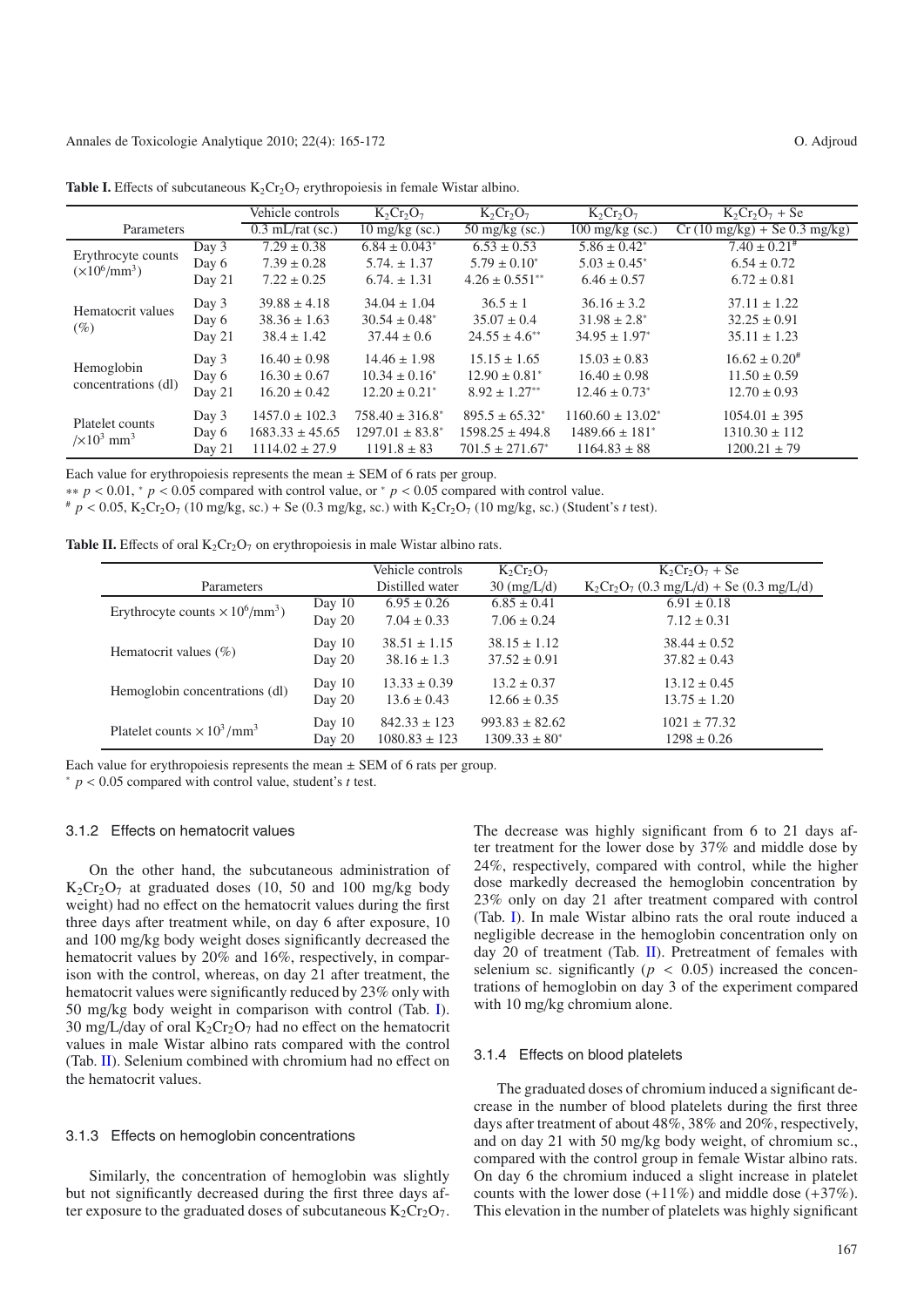<span id="page-3-1"></span>

|                                                |        | Vehicle controls       | $K_2Cr_2O_7$             | $K_2Cr_2O_7$                | $K_2Cr_2O_7$                            | $K_2Cr_2O_7 + Se$               |
|------------------------------------------------|--------|------------------------|--------------------------|-----------------------------|-----------------------------------------|---------------------------------|
| Parameters                                     |        | $0.3$ mL/rat           | $10 \text{ mg/kg}$ (sc.) | $50 \text{ mg/kg}$ (sc.)    | $100 \frac{\text{mg}}{\text{kg}}$ (sc.) | $Cr(10 mg) +$                   |
|                                                |        |                        |                          |                             |                                         | Se $(0.3 \text{ mg})$           |
|                                                | Day 3  | $10433.33 \pm 2157$    | $7320 \pm 894.02^*$      | $4650 \pm 851$ *            | $4700 \pm 596.93^*$                     | $7665.21 \pm 434$               |
| Leucocyte counts/ $\text{(mm}^3)$              | Day 6  | $11\,566.66 \pm 96.45$ | $6180. \pm 995$          | $9225 \pm 551$ <sup>*</sup> | $2730 \pm 246.41^*$                     | $7151 \pm 465$                  |
|                                                | Day 21 | $11\,400 \pm 1137.24$  | $9520 \pm 1073.19$       | $15.492 \pm 1888^*$         | $14836.6 \pm 2153.9^*$                  | $11\,142 \pm 89.31^{\text{\#}}$ |
|                                                | Day 3  | $8905 \pm 515.96$      | $8580 \pm 1177.4$        | $3850 \pm 526.6^*$          | $3633.33 \pm 348.8^*$                   | $8452.12 \pm 634$               |
| Lymphocytes/ $\frac{\text{mm}^3}{\text{mm}^3}$ | Day 6  | $8153.33 \pm 403.55$   | $6020 \pm 815.78^*$      | $7750 \pm 526.6$            | $5950 \pm 1285$                         | $6423.51 \pm 415$               |
|                                                | Day 21 | $8026.66 \pm 588$      | $8920 \pm 960.72$        | $8275 \pm 994$              | $8133 \pm 92.62$                        | $9141.14 \pm 354$               |
|                                                | Day 3  | $276.5 \pm 76.77$      | $376 \pm 101.58$         | $565.5 \pm 184.3^*$         | $433.33 \pm 123^*$                      | $383.661 \pm 98.52$             |
| Monocytes/ $\frac{\text{mm}^3}{\text{mm}^3}$   | Day 6  | $288.5 \pm 144.31$     | $420 \pm 167.33$         | $1295 \pm 505.25^*$         | $866.66 \pm 66.66^*$                    | $490.62 \pm 83.21$              |
|                                                | Day 21 | $288.5 \pm 144.31$     | $266 \pm 102.81$         | $575 \pm 280.7$             | $633.33 \pm 36.6^*$                     | $279.56 \pm 100.1$              |
|                                                | Day 3  | $151.66 \pm 11.83$     | $340 \pm 75.03^*$        | $462.5 \pm 77.89^*$         | $403.33 \pm 107.51^*$                   | $386.23 \pm 65.31$              |
| Granulocytes/ $\text{(mm}^3)$                  | Day 6  | $165 \pm 98.8$         | $400 \pm 50^*$           | $497.5 \pm 2.89^*$          | $551.66 \pm 58.97^*$                    | $482.13 \pm 41.41$              |
|                                                | Day 21 | $153.33 \pm 45.52$     | $224 \pm 122.3$          | $160 \pm 38.63$             | $226.66 \pm 26.39$                      | $312.21 \pm 124.23$             |

<span id="page-3-0"></span>**Table III.** Effects of subcutaneous  $K_2C_7O_7$  on leucopoiesis in female Wistar albino rats.

Each value for leucopoiesis represents the mean  $\pm$  SEM of 6 rats per group \* *p* < 0.05 compared with control value.

 $p < 0.05$ , K<sub>2</sub>Cr<sub>2</sub>O<sub>7</sub> (10 mg/kg, sc.) + Se (0.3 mg/kg, sc.) with K<sub>2</sub>Cr<sub>2</sub>O<sub>7</sub> (10 mg/kg, sc.) (Student's *t* test).

|  |  |  | <b>Table IV.</b> Effects of oral $K_2Cr_2O_7$ on leucopoiesis in male Wistar albino rats. |  |  |  |
|--|--|--|-------------------------------------------------------------------------------------------|--|--|--|
|--|--|--|-------------------------------------------------------------------------------------------|--|--|--|

|                                                |          | Vehicle controls     | $K_2Cr_2O_7$           | $K_2Cr_2O_7 + Se$                 |
|------------------------------------------------|----------|----------------------|------------------------|-----------------------------------|
| Parameters                                     |          | Distilled water      | $30 \text{ (mg/L/d)}$  | $Cr(0.3 mg/L/d) + Se(0.3 mg/L/d)$ |
| Leucocytes/ $\rm (mm^3)$                       | Day $10$ | $11013 \pm 482$      | $9633 \pm 1096$        | $10021.53 \pm 963$                |
|                                                | Day 20   | $11\,233 \pm 1364$   | $7066.66 \pm 803.51^*$ | $7935.15 \pm 837$                 |
| Lymphocytes/ $\frac{\text{mm}^3}{\text{mm}^3}$ | Day $10$ | $9283.33 \pm 487.46$ | $7700 \pm 1025.32$     | $8154.30 \pm 421$                 |
|                                                | Day 20   | $9216.66 \pm 709.26$ | $5816 \pm 505.28^*$    | $6015.25 \pm 489.62$              |
| Monocytes/ $\text{(mm}^3)$                     | Day $10$ | $250 \pm 68.13$      | $1311 \pm 82.21$ **    | $1132.54 \pm 102$                 |
|                                                | Day 20   | $231.66 \pm 40.14$   | $250 \pm 37.51$        | $240.53 \pm 21.30$                |
| Granulocytes/ $\text{(mm}^3)$                  | Day $10$ | $506.83 \pm 3.59$    | $616.66 \pm 11.35^*$   | $586.41 \pm 18.61$                |
|                                                | Day 20   | $466.66 \pm 73.22$   | $533.33 \pm 119.2$     | $492.61 \pm 31.42$                |

Each value for leucocytes represents the mean <sup>±</sup> SEM of 6 rats per group ∗∗ *<sup>p</sup>* <sup>&</sup>lt; <sup>0</sup>.01. <sup>∗</sup> *<sup>p</sup>* <sup>&</sup>lt; <sup>0</sup>.05 compared with control value, student's *<sup>t</sup>* test.

(+27%) on day 21 after subcutaneous administration in comparison with control, as shown in Table [I.](#page-2-0) Similarly, in male Wistar albino rats, 30 mg/L/day of chromium added to drinking water progressively increased the platelet counts (+21%) on day 20 compared with control, as shown in Table [II.](#page-2-1) Pretreatment of rats with selenium had no effect on the number of blood platelets compared with chromium administered alone sc. or in the drinking water.

## **3.2 Effects of K<sub>2</sub>Cr<sub>2</sub>O<sub>7</sub> alone or in combination with selenium on leucopoiesis in female and male Wistar albino rats**

#### 3.2.1 Effects on total leucocyte counts

A significant decrease in the number of leucocytes was immediately observed during the first three days after exposure to graduated doses of subcutaneous  $K_2Cr_2O_7$  (10, 50, 100 mg/kg body weight) of 6%, 55% and 55%, respectively, in comparison with control. This decrease was maintained on day 6 with the middle and high doses at 47%, 20% and 76%, respectively, while on day 21 a marked increase in the number of leucocytes was observed with the middle dose of 39% and the highest of 30% compared with 6 days after treatment (Tab. [III\)](#page-3-0). In drinking water at 30 mg/L/day  $K_2Cr_2O_7$  significantly decreased the leucocyte counts from 10 to 20 days after treatment (Tab. [IV\)](#page-3-1). Selenium sc. counteracted the effect of chromium on the number of leucocytes on day 21 after sc. treatment in female rats (Tab. [III\)](#page-3-0).

#### 3.2.2 Effects on lymphocyte counts

10 mg/kg body weight of  $K_2Cr_2O_7$  induced a significant decrease in the lymphocyte counts of 47% only on day 6 after subcutaneous treatment in female rats, while 50 and 100 mg/kg body weight sc. immediately provoked a significant decrease on day 3 after exposure of 57% and 59%, respectively. This diminution was only maintained with the high dose; 27% on day 21 after treatment in comparison with control (Tab. [III\)](#page-3-0). Male rats having received 30 mg/L/day of  $K_2Cr_2O_7$  orally in drinking water showed a slight but not significant decrease in the lymphocyte numbers on day 10 after treatment: this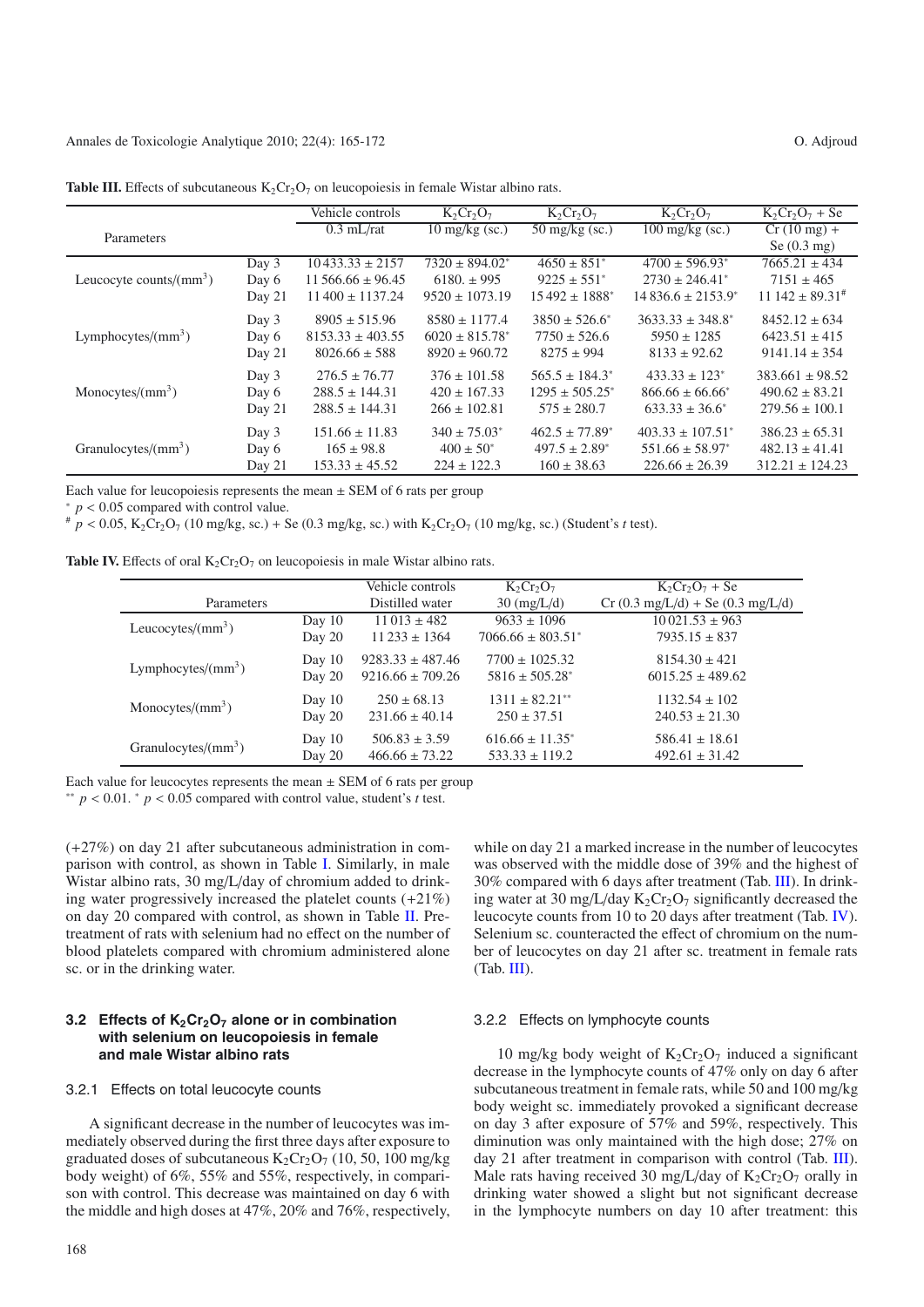decrease became significant on day 20 and attained 37% in comparison with control (Tab. [IV\)](#page-3-1). Pretreatment of rats with selenium had no effect on lymphocyte counts either sc. or in the drinking water compared with  $K_2Cr_2O_7$  alone.

#### 3.2.3 Effects on monocyte counts

In female rats the monocyte counts augmented slightly but not significantly during the exposure period with the lower dose of  $K_2Cr_2O_7$  sc., while 50 and 100 mg/kg body weight sc. immediately induced a progressive increase in the number of monocytes of 104% and 56%, respectively, on day 3 and of 349% and 200% on day 6 after treatment, while on day 21 this increase was only maintained with 100 mg/kg body weight at 119% in comparison with control (Tab. [III\)](#page-3-0). In male rats 30 mg/L/day of  $K_2Cr_2O_7$  in drinking water induced a marked increase in the monocyte counts of 424% on day 10 after treatment which disappeared on day 20 in comparison with control (Tab. [IV\)](#page-3-1). Pretreatment of rats with selenium had no effect on monocyte counts either sc. or in the drinking water compared with  $K_2Cr_2O_7$  alone.

#### 3.2.4 Effects on granulocyte counts

The number of granulocytes immediately augmented during the first three days after treatment with the graduated doses of chromium administered subcutaneously to female rats by 124% (10 mg/kg body weight), 204% (50 mg) and 166% (100 mg), respectively. This increase was maintained from day 6 and was about 142%, 201% and 234%, respectively, until day 21 with 10 mg/kg at about 46% and the higher dose at 48% compared with control values (Tab. [III\)](#page-3-0). In drinking water, 30 mg/L/day of chromium induced a marked increase of 22% in the granulocyte counts on day 10 after treatment. This effect disappeared on day 20 after exposure compared with control values (Tab. [IV\)](#page-3-1). Pretreatment of rats with selenium had no effect on granulocyte counts either sc. or in the drinking water compared with  $K_2Cr_2O_7$  alone.

# **4 Discussion**

The present study demonstrated that in female Wistar albino rats, the lower subcutaneous dose of hexavalent chromium immediately affected the erythropoietic parameters indicating anemia. In fact, the reduction in the number of erythrocytes, the hematocrit values and platelet counts was immediately observed during the first three days after exposure to the lower dose of chromium, while hemoglobin concentrations decreased between day 6 and day 21. The middle dose, on the contrary, later decreased the number of erythrocytes, hematocrit values and hemoglobin concentrations between day 6 and day 21, while the platelet number decreased only during the first three days after subcutaneous exposure. The higher dose immediately decreased the number of erythrocytes during the first six days, and the hematocrit values decreased only on day 6, while hemoglobin concentrations diminished at the end of exposure and platelet counts only on day 3 after exposure to subcutaneous treatment. We also observed that on day 6, the graduated doses of chromium used in the present study tended to augment progressively the number of platelets.

Short-term exposure to low concentrations of chromium inducing a decrease in erythropoietic indices were reported in fish  $[20]$  and in mice  $[21]$ . This anemia could be due to iron deficiency and consequently to its reduced use for hemoglobin synthesis. Red blood cell chromium is currently considered the best indicator of hexavalent chromium exposure [\[9](#page-6-1)]. It was reported earlier that Cr (VI) can rapidly penetrate the membrane of erythrocytes and enter the cell and accumulates in erythrocytes of exposed workers [\[22](#page-6-12)[–24\]](#page-6-13). The accumulation of Cr (VI) induced micronucleus frequency in erythrocytes of adult mice and their foetuses after intraperitoneal injection of Cr (VI) [\[4,](#page-5-6) [25](#page-6-14)] and caused DNA-protein crosslink formation in erythrocytes of fish [\[26\]](#page-6-15). Furthermore, in the erythrocyte, Cr (VI) was bound to a beta-chain of hemoglobin [\[17](#page-6-7)] which could explain the depletion of hemoglobin concentrations observed in the present study. On the other hand, the diminution in hemoglobin concentrations could be due to structural alteration of heme which disturbs hemoglobin synthesis, and also to the inhibition of the enzyme system involved in the synthesis of hemoglobin, as suggested earlier with other heavy metals [\[27](#page-6-16), [28\]](#page-6-17). Potassium dichromate in drinking water had no effect on the number of erythrocytes or hematocrit levels in male Wistar albino rats. This is in accordance with a study on mice, in which Cr (VI) with drinking water did not induce any clastogenic effect on hematopoietic cells of adult mice and their foetuses [\[4\]](#page-5-6). This route of exposure is widely believed to cause much less toxicity than other exposure routes, because ingested Cr (VI) is converted into inactive trivalent chromium in the stomach [\[4](#page-5-6), [29\]](#page-6-18). The diminution in platelet counts induced with graduated doses of chromium subcutaneously on day 3 after exposure could be due to the presence of infection, as observed in mice after inoculation with dengue virus [\[21\]](#page-6-11). On the contrary, the augmentation in platelet values induced by chromium on day 6 subcutaneously or at the end of the experiment in drinking water also reported in mice [\[21\]](#page-6-11) suggested the presence of inflammation. Furthermore, our results demonstrated that chromium dichromate in drinking water or administered subcutaneously to male or female rats is susceptible to perturbing the immune response. Indeed, the leucopenia and lymphopenia observed on days 3 and 6 after subcutaneous Cr (VI) administration or on day 20 in drinking water were also observed in mice [\[21\]](#page-6-11) and in fish [\[31\]](#page-6-19). It was reported that Cr (VI) easily enters physiological membranes and is actively transported into cells and remains there for the life of the cell. In persons occupationally exposed to Cr (VI), the determination of Cr (VI) showed a significant increase in chromium levels in the lymphocytes [\[32\]](#page-6-20). Furthermore, the depletion of lymphocytes has also been reported *in vivo* in patients with metallic prostheses and has been correlated with elevated chromium levels in blood [\[33](#page-6-21)]. Cr (VI) induced in humans exposed to it an apoptosis of blood lymphocytes [\[13\]](#page-6-5) and significantly reduced the lymphocyte size [\[34](#page-6-22)]. Cr (VI) in contact with biological compounds may lead to peroxidation of biological compounds that are present in the cell or on its surface. In effect, some negative changes such as cell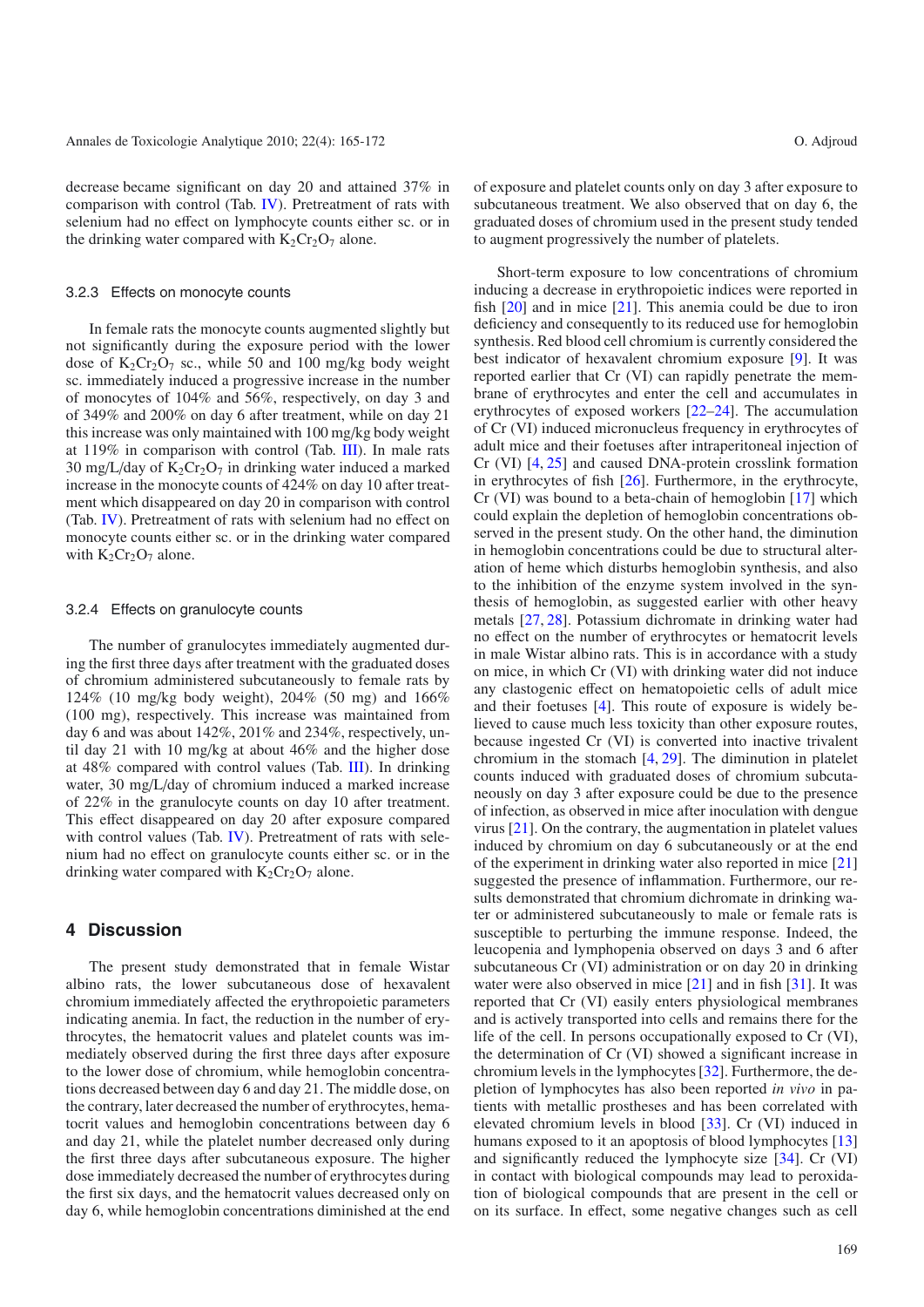membranes damaged due to peroxidation of unsaturated fatty acids or inhibition of mitochondrial transmembrane potential in rat lymphocytes [\[34\]](#page-6-22) may occur and could explain the reduced lymphocyte and leucocyte counts. On the other hand, it was reported that Cr (VI) is genotoxic. Several studies reported that the one major lesion associated with Cr (VI) is the DNA damage in the intact lymphocytes [\[9\]](#page-6-1). Incubation of human lymphocytes with Cr (VI) resulted in a dose-dependent increase in DNA strand break. This was also detected in rat peripheral lymphocytes [\[35](#page-6-23)]. Furthermore, the decrease in the lymphocyte counts in our rats, which received Cr (VI) in drinking water for three weeks, could be due to the increase in the formation of DNA-protein crosslinks reported in the rat blood lymphocytes [\[36\]](#page-6-24) and in the exposed population [\[37\]](#page-6-25) or during *in vitro* or *in vivo* exposure [\[11](#page-6-3)]. The formation of DNA lesions induced by Cr (VI) may result from the implication of the enhanced reactive oxygen species (ROS) and hydrogen peroxide in human lymphocytes [\[34](#page-6-22),[38\]](#page-6-26) and the decrease in glutathione levels and inhibition of proliferation of lymphocytes [\[39](#page-6-27)]. On the contrary, the present study showed that subcutaneous administration of potassium dichromate in female rats or in males 10 days after exposure in drinking water augmented the number of monocytes and granulocytes. Similar findings have been reported in fish [\[31\]](#page-6-19) and in mice [\[21](#page-6-11)] exposed to Cr (VI) in drinking water, and in rats exposed to an atmosphere containing Cr (VI) [\[40](#page-7-0)]. Moreover, chronic exposure to these low clinically relevant concentrations of Cr (VI) induced a potent adaptive response with elevated glutathione-S-transferase expression and increased activities and expression of reactive oxygen scavengers, superoxide dismutases, catalase and glutathione peroxidase, and temporal increases in reduced glutathione levels, glutathione reductase activity, and glutamate cysteine ligase expression [\[41\]](#page-7-1). Monocytes were more susceptible to the toxicity of the metal. Indeed, chromium used in prostheses enhanced human blood monocyte/macrophage proliferation and significantly increased the level of interleukin-1α, interleukin-1β and TNF- $\alpha$  [\[42](#page-7-2), [43\]](#page-7-3).

Selenium combined with the lowest dose of  $K_2Cr_2O_7$  improved the decreased number of erythrocytes, leucocytes and hemoglobin concentrations induced by  $K_2Cr_2O_7$  alone. The mechanism by which selenium acts has been primarily attributed to inhibition of oxidative stress induced by heavy metals of the formation of a complex between selenium and heavy metal [\[44\]](#page-7-4).

As far as we know, there are no reports on the interaction of chromium and selenium in rats. However, in mice exposed to cadmium, selenium supplements have been found to restore the decreased levels of glutathione and prevent lipid peroxidation in the tests [\[45](#page-7-5)]. Recent studies in rats [\[46\]](#page-7-6) with mercury have shown that selenium binds with sulfhydryl groups of proteins and mercury is then bound to this complex in the selenium/mercury ratio of 1:1 [\[47](#page-7-7)]. Consequently, mercury is retained in the tissues but is also withdrawn from active metabolism and the toxic effects are decreased. If selenium could also bind  $K_2Cr_2O_7$  in a protein complex, this could remove selenium from other essential physiological functions in the body.

In the present study, the ameliorating effect of selenium sc. on the number of erythrocytes and leucocytes, and the concentration of hemoglobin might be due to an interaction of selenium with  $K_2Cr_2O_7$  forming biologically inactive chromium-selenium and maintenance of membrane integrity by producing endogenous sulfhydryl groups.

# **5 Conclusion**

The interesting finding in the present study is that shortterm exposure to a low dose of  $K_2Cr_2O_7$ , sc. induces in female Wistar albino rats erythrocytopenia, thrombocytopenia, leucopenia, lymphopenia, granulocytosis, monocytosis and a decrease in hematocrit values and hemoglobin concentrations; on the other hand, in drinking water chromium is susceptible to affecting the immune response and induces leucopenia, lymphopenia, monocytosis and granulocytosis. In male Wistar albino rats, the oral route of exposure had no effect on erythropoietic parameters.

Selenium seemed to ameliorate the erythrotoxic and immunotoxic effect of potassium dichromate in female Wistar albino rats.

# **Conflict of interest**

The author declares that there are no conflicts of interest.

# **References**

- <span id="page-5-0"></span>1. Richelmi P, Baldi C. Blood levels of hexavalent chromium in rats. "*In vitro*" and "*in vivo*" experiments. Int J Environ Anal Chem. 1984; 17(3-4): 181−186.
- <span id="page-5-1"></span>2. Kerger BD, Finley BL, Corbett GE, Dodge DG, Paustenbach DJ. Ingestion of chromium (VI) in drinking water by human volunteers: absorption, distribution, and excretion of single and repeated doses. J Toxicol Environ Health. 1997; 50(1): 67−95.
- <span id="page-5-2"></span>3. Corbett GE, Finley BL, Paustenbach DJ, Kerger BD. Systemic uptake of chromium in human volunteers following dermal contact with hexavalent chromium (22 mg/L). J Expo Anal Environ Epidemiol. 1997; 7(2): 179−189.
- <span id="page-5-6"></span>4. De Flora S, Iltcheva M, Balansky RM. Oral chromium (VI) does not affect the frequency of micronuclei in hematopoietic cells of adult mice and of transplacentally exposed fetuses. Mutat Res. 2006; 610(1-2): 38−47.
- <span id="page-5-3"></span>5. Antonini JM, Stone S, Roberts JR, Chen B, Schwegler-Berry D, Afshari AA, Frazer DG. Effect of short-term stainless steel welding fume inhalation exposure on lung inflammation, injury, and defense responses in rats. Toxicol Appl Pharmacol. 2007; 223(3): 234−245.
- <span id="page-5-4"></span>6. O'Flaherty EJ, Kerger BD, Hayes SM, Paustenbach DJ. A physiologically based model for the ingestion of chromium (III) and chromium (VI) by humans. Toxicol Sci. 2001; 60(2): 196−213.
- <span id="page-5-5"></span>7. Cavalleri A, Minoia C. Serum and erythrocyte chromium distribution and urinary elimination in persons occupationally exposed to chromium (VI) and chromium (III). G Ital Med Lav. 1985; 7(1): 35−38.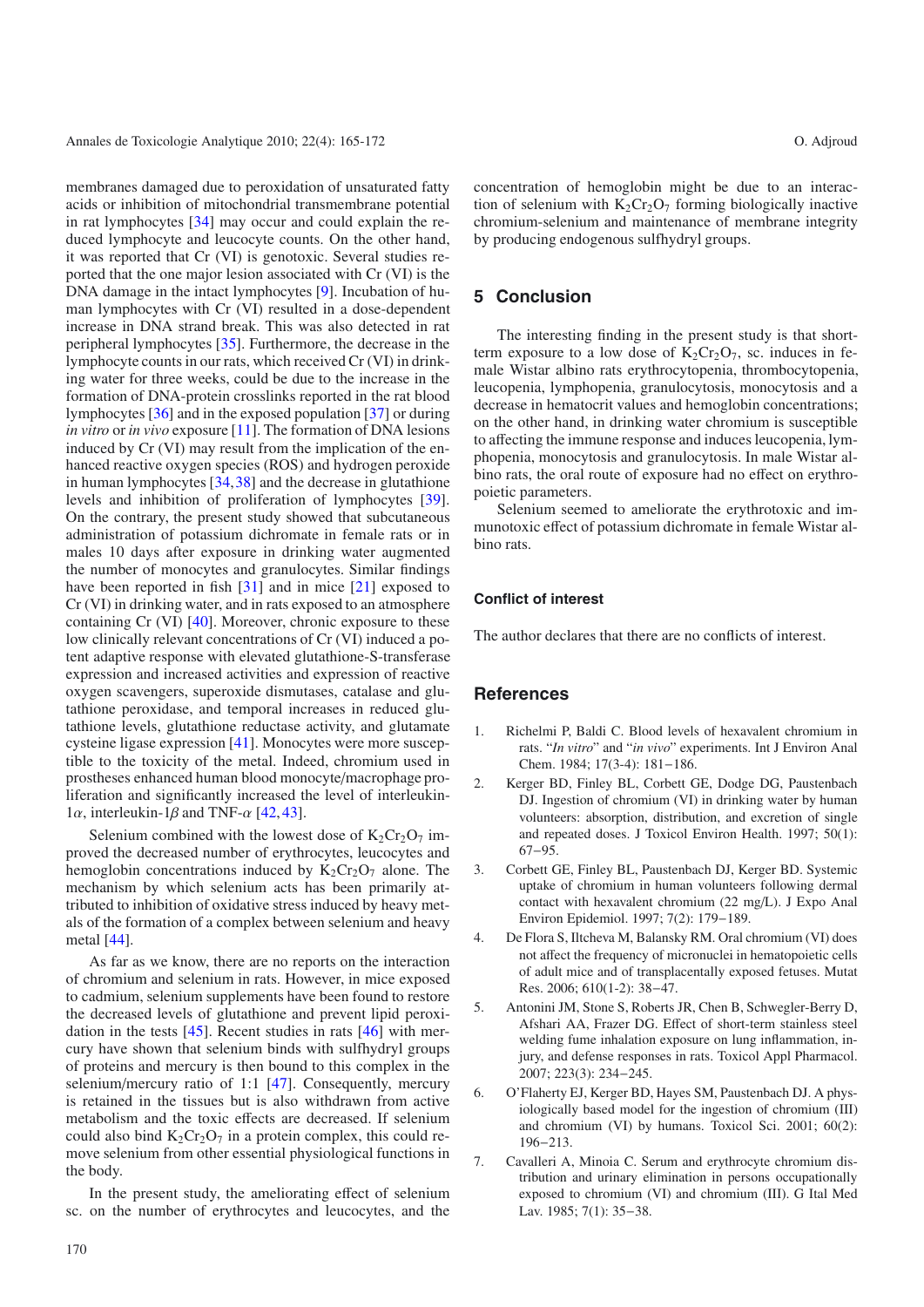Annales de Toxicologie Analytique 2010; 22(4): 165-172 O. Adjroud

- <span id="page-6-0"></span>8. Valko M, Rhodes CJ, Moncol J, Izakovic M, Mazur M. Free radicals, metals and antioxidants in oxidative stress-induced cancer. Chem Biol Interact. 2006; 160(1): 1−40.
- <span id="page-6-1"></span>9. Costa M, Zhitkovich A, Toniolo P, Taioli E, Popov T, Lukanova A. Monitoring human lymphocytic DNA-protein cross-links as biomarkers of biologically active doses of chromate. Environ Health Perspect. 1996; 104(5): 917−919.
- <span id="page-6-2"></span>10. Standeven AM, Watterhahn KE. Ascorbate is the principal reductant of chromium (VI) in rat lung ultrafiltrats and cytosols, and mediates chromium-DNA binding in vitro. Carcinogenesis. 1992; 13(8): 1319−1324.
- <span id="page-6-3"></span>11. Manerikar RS, Apte AA, Ghole VS. In vitro and in vivo genotoxicity assessment of Cr (VI) using comet assay in earthworm coelomocytes. Environ Toxicol Pharmacol. 2008; 25(1): 63−68.
- <span id="page-6-4"></span>12. Bainy ACD, Saito E, Carvalho PSM, Junqueira VBC. Oxidative stress in gill, erythrocytes, liver and kidney of Nile Tilapia (orechromis niloticus) from a polluted site. Aquat Toxicol. 1996; 34(2): 151−162.
- <span id="page-6-5"></span>13. Vasant C, Balamurugan K, Rajaram R, Ramasami T. Apoptosis of lymphocytes in the presence of Cr (V) complexes: role in Cr (VI)-induced toxicity. Biochem Biophys Res Com. 2001; 285(5): 1354−1360.
- 14. Wang XF, Xing ML, Shen Y, Zhu X, Xu LH. Oral administration of Cr (VI) induced oxidative stress, DNA damage and apoptotic cell death in mice. Toxicology. 2006; 228(1): 16−23.
- <span id="page-6-6"></span>15. Lei T, He QY, Cai Z, Zhou Y, Wang YL, Si LS, Cai Z, Chiu JF. Proteomic analysis of chromium cytotoxicity in cultured rat lung epithelial cells. Proteomics. 2008; 8(12): 2420−2429.
- 16. Myers JM, Antholine WE, Myers CR. Hexavalent chromium causes the oxidation of thioredoxin in human bronchial epithelial cells. Toxicology. 2008; 246(2-3): 222−233.
- <span id="page-6-7"></span>17. Barceloux DG. Chromium. Clin Toxicol. 1999; 37: 173−194.
- <span id="page-6-8"></span>18. Eder K, Kralik A, Kirchgessner M. Influence of deficient to subtoxic selenium intake on metabolism of thyroid hormones. Zeitschrift für Ernährungswissenschaft. 1995; 34(4): 277−283.
- <span id="page-6-9"></span>19. Hoffman DJ. Role of selenium toxicity and oxidative stress in aquatic birds. Aquat Toxicol. 2002; 57(1-2): 11−26.
- <span id="page-6-10"></span>20. Vutukuru SS. Acute effects of hexavalent chromium on survival oxygen consumption hematological parameters and some biochemical profiles of Indian major carp, Labeo rohita. Int J Res Public Health. 2005; 2(3): 456−462.
- <span id="page-6-11"></span>21. Shrivastava R, Srivastava S, Upreti RK, Chaturvedi UC. Effects of dengue virus infection on peripheral blood cells of mice exposed to hexavalent chromium with drinking water. Indian J Med Res. 2005; 122(2): 111−119.
- <span id="page-6-12"></span>22. Lewalter J, Korallu U, Hardorf C, Weidmann H. Chromium bound detection in isolated erythrocytes: a new principle of biological monitoring of exposure to hexavalent chromium. Int Arch Occup Environ Health. 1985; 55(4): 305−318.
- 23. Minoia C, Cavalleri A. Chromium in urine, serum and red blood cells in the biological monitoring of workers exposed to different chromium valency states. Sci Total Environ. 1988; 71(3): 323−327.
- <span id="page-6-13"></span>24. Stridsklev IC, Schaller KH, Langard S. Monitoring of chromium and nickel in biological fluids of stainless steel welders using the flux-cored-wire (FCW) welding method. Int Arch Occup Environ Health. 2004; 77(8): 587−591.
- <span id="page-6-14"></span>25. De Flora S, D'Agostini F, Balansky R, Micale R, Baluce B, Izzotti A. Lack of genotoxic effects in hematopoietic and gastrointestinal cells of mice receiving chromium (VI) with the drinking water. Mutat Res. 2008; 659(1-2): 60−67.
- <span id="page-6-15"></span>26. Kuykendall JR, Miller KL, Mellinger KN, Cain AV. Waterborne and dietary hexavalent chromium exposure causes DNA-protein crosslink (DPX) formation in erythrocytes of largemouth bass Micropterus salmoides. Aquat Toxicol. 2006; 78(1): 27−31.
- <span id="page-6-16"></span>27. Burden VM, Sandheinrich MB, Caldwell CA. Effects of lead on the growth and delta-aminolevulinic acid deshydratase activity of juvenile rainbow trout. Oncorhynchus mykiss. Environ Pollut. 1998; 101(2): 285−289.
- <span id="page-6-17"></span>28. Gurer H, Ozgune H, Neal R, Spitz DR, Erçal N. Antioxidant effects of N-acetylcysteine and succimer in red blood cells from lead-exposed rats. Toxicology. 1998; 128(3): 181−189.
- <span id="page-6-18"></span>29. Paustenbach DJ, Finley BL, Mowat FS, Kerger BD. Human health risk and exposure assessment of chromium (VI) in tap water. J Toxicol Environ Health A. 2003; 66(14): 1295−1339.
- 30. Steinhagen D, Helmus T, Maurer S, Dinakaran Michael R, Leibold W, Scharsack JP, Skouras A, Schuberth HJ. Effect of hexavalent carcinogenic chromium on carp cyprinus carpio immune cells. Dis Aquat Org. 2004; 62: 155−161.
- <span id="page-6-19"></span>31. Arunkumar RI, Rajasekaran P, Michael RD. Differential effect of chromium compounds on the immune response of the African mouth breeder Oreochromis mossambicus (Peters). Fish Shellfish Immunol. 2000; 10: 667−676.
- <span id="page-6-20"></span>32. Lukanova A, Toniolo P, Zhitkovich A, Nikolova V, Panev T, Popov T, Taioli E, Costa M. Occupational exposure to Cr (VI): comparison between chromium levels in lymphocytes, erythrocytes, and urine. Int Arch Occup Environ Health. 1996; 69(1): 39−44.
- <span id="page-6-21"></span>33. VK Raghunathan, Ellis EM, Grant MH. Response to chronic exposure to hexavalent chromium in human monocytes. Toxicol In Vitro. 2009; 23(4): 647−652.
- <span id="page-6-22"></span>34. Geetha S, Singh V, Ram MS, IIavazhagan G, Banerjee PK, Sawhney RC. Immunomodulatory effects of seabuckthorn (Hippophae rhamnoides L.) against chromium (VI) induced immunosuppression. Mol Cell Biochem. 2005; 278(1-2): 101−109.
- <span id="page-6-23"></span>35. Gao M, Binks SP, Chipman JK, Levy LS, Braithwaite RA, Brown SS. Induction of DNA strand breaks in peripheral lymphocytes by soluble chromium compounds. Hum Exp Toxicol. 1992; 11: 77−82.
- <span id="page-6-24"></span>36. Coogan TP, Snyder MCA, Squib KS, Costa M, Differential DNA-protein crosslinking in lymphocytes and liver following chronic drinking water exposure of rats to potassium chromate. Toxicol Appl Pharmacol. 1991; 109: 60−72.
- <span id="page-6-25"></span>37. Taiola E, Zhitkovich A, Kinney P, Udasin I, Toniolo P, Costa M. Increased DNA-protein crosslinks in lymphocytes of residents living in chromium-contaminated areas. Biol trace Elem Res. 1995; 50(3): 175−180.
- <span id="page-6-26"></span>38. Asiak JB, Kowalik J. A comparison of the in vitro genotoxicity of tri- and hexavalent chromium. Gen Toxicol Environ Mut. 2000; 469: 135−145.
- <span id="page-6-27"></span>39. Geetha S, Sai Ram M, Singh V, Ilavazhagan G, Sawhney RC. Anti-oxidant and immunomodulatory properties of seabuckthorn (Hippophae rhamnoides): an-in vitro study. J Ethnopharmacol. 2002; 79: 373−378.